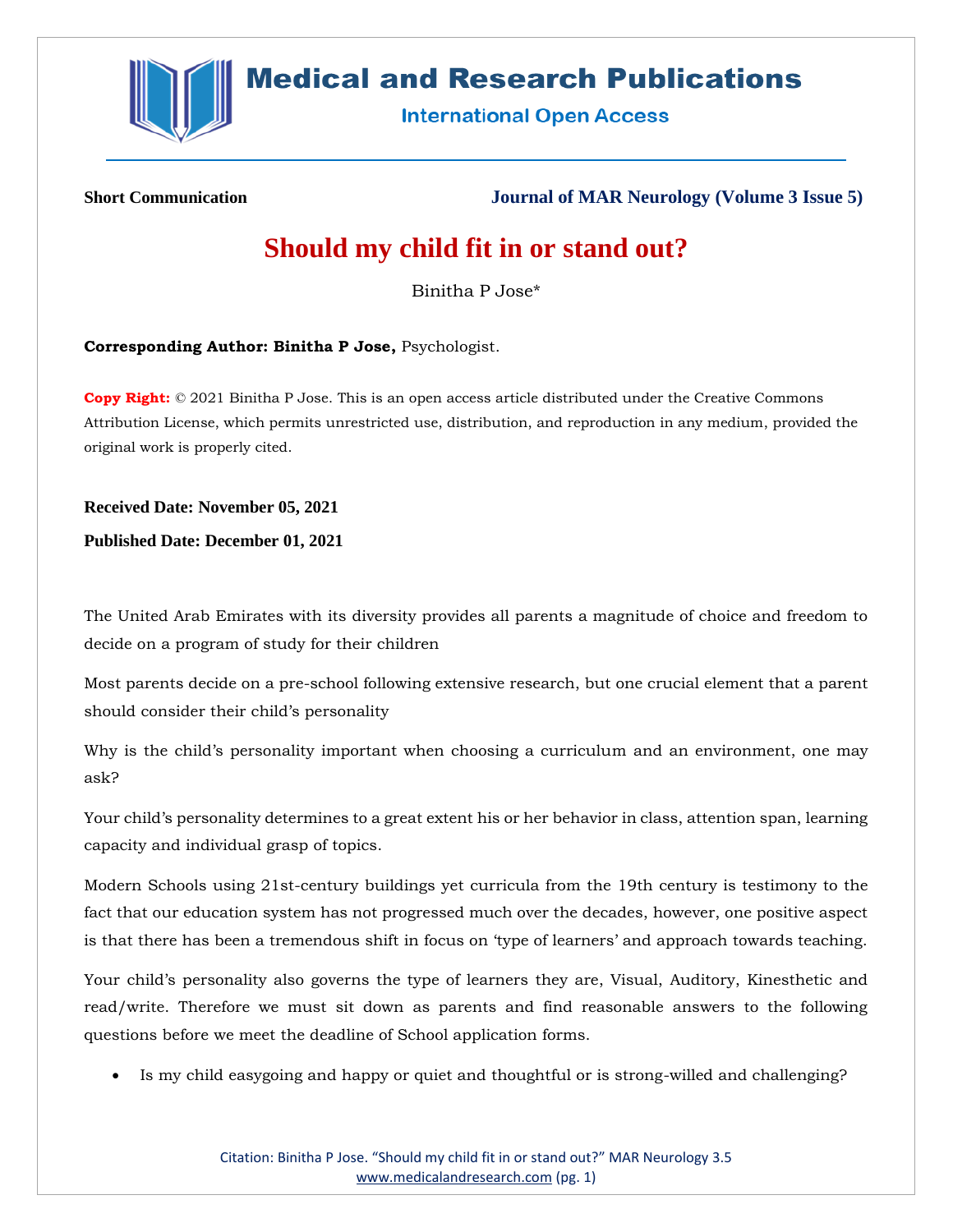### **Journal of MAR Neurology (Volume 3 Issue 5)**

- How do I want to shape his or her personality, what aspects of his character do we nurture, condition and which ones do we try to tame?
- Further, as a parent, what is your expectation from a pre-school experience? Is it purely academic or is your priority helping them gain social competence, cultivate trust and mutual respect, gain perspective, exposure and understand different cultures as well as the overall development of their emotional quotient?
- How much time can you dedicate to our children as parents, outside their schools, how can you supplement their learning at school?

Only once you have answered/understood the above, you can start exploring schools.

A 2010 study by Harvard researchers stated that kindergarteners are young, impressionable and vulnerable. The impact that the teachers have on the students can follow adults well into their 30s.

So how do you go about accessing the most suitable curriculum for your child?

Schools may primarily follow these approaches, especially in Pre-school years:

a. Classroom activities based on child's interest and not on pre-scheduled topics chosen by the teacher

- b. Activities based on a set schedule developed by teachers/curriculum
- c. Asking parents to actively become part of the learning process
- d. Curriculum based on activities appropriate for the age of the children in the class

Have a heart-to-heart with your spouse, reflect again on your child's personality and determine how best your child [easy/ happy, quiet/thoughtful, strong-willed/challenging] fits with the chosen curriculum approach.

The primary agent of educating a child is often considered to be a class teacher, but the day-to-day schedule of a classroom requires additional support in the form of an assistant teacher. Another vital aspect, parents should recognize is the role that teaching assistants (TA's) play in pre-school classrooms and their direct impact on children.

How often do parents take this into account? As the main teacher juggles with the multidimensional demands of a modern teaching establishment completing at break-neck speed in a highly competitive education market, the TAs take on a combination of educational and child care duties.